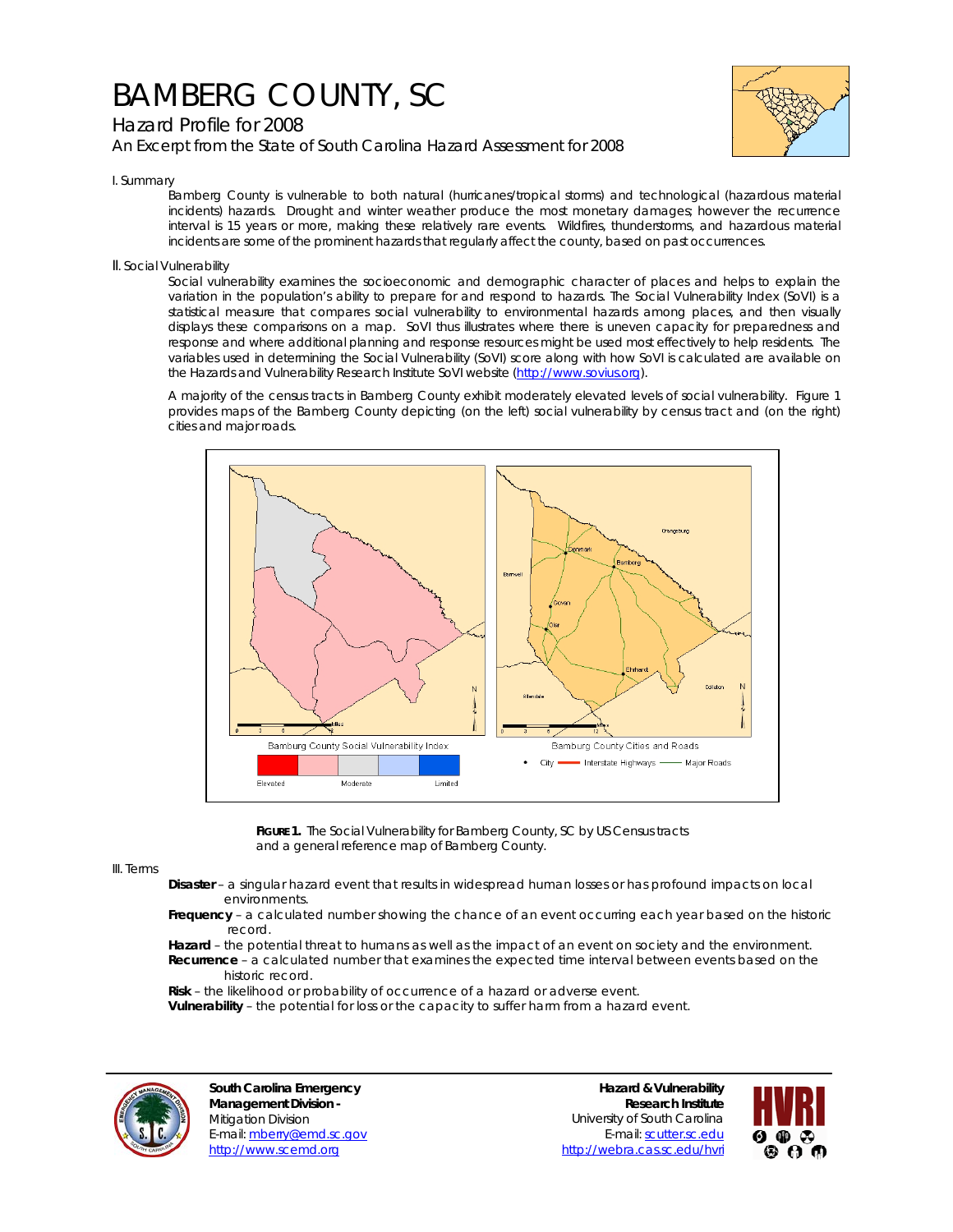## IV. Hazard Identification

The estimated recurrence of a hazard is a useful element (based on event frequency) for distinguishing between infrequent hazards like earthquakes, and frequent hazards such as hazardous materials incidents or traffic accidents. The most common hazard events in Bamberg County are hazardous material accidents, severe thunderstorms and wind, and wildfires. Earthquakes and droughts have the lowest recurrence intervals. The recurrence and hazard frequency table can be seen in Table 1.

| Hazard <sup>a</sup>                                                                                                                                                                                                                               | <b>Number of</b><br><b>Events</b> | <b>Years in</b><br><b>Record</b>                                                                                                                                             | Recurrence<br><b>Interval</b><br>(Years) | <b>Hazard Frequency</b><br>(Percent Chance<br>per Year) |  |
|---------------------------------------------------------------------------------------------------------------------------------------------------------------------------------------------------------------------------------------------------|-----------------------------------|------------------------------------------------------------------------------------------------------------------------------------------------------------------------------|------------------------------------------|---------------------------------------------------------|--|
| <b>Coastal Events</b>                                                                                                                                                                                                                             |                                   |                                                                                                                                                                              |                                          |                                                         |  |
| Hurricane/Tropical Storm                                                                                                                                                                                                                          | 15                                | 158                                                                                                                                                                          | 10.53                                    | 9.49                                                    |  |
| Ocean & Lake Surfb                                                                                                                                                                                                                                | $\mathbf{1}$                      | 16                                                                                                                                                                           | 16.00                                    | 6.25                                                    |  |
| Waterspout                                                                                                                                                                                                                                        | $\overline{0}$                    | 16                                                                                                                                                                           | $\star$                                  | $\star$                                                 |  |
| <b>Dam Failure</b>                                                                                                                                                                                                                                | ÷,                                | ÷.                                                                                                                                                                           |                                          | $\overline{\phantom{a}}$                                |  |
| <b>Drought</b>                                                                                                                                                                                                                                    | 1                                 | 59                                                                                                                                                                           | 59.00                                    | 1.69                                                    |  |
| <b>Flood</b>                                                                                                                                                                                                                                      | $\overline{7}$                    | 59                                                                                                                                                                           | 8.43                                     | 11.86                                                   |  |
| Fog                                                                                                                                                                                                                                               | $\mathbf 0$                       | 12                                                                                                                                                                           | $\star$                                  | $\star$                                                 |  |
| <b>Geophysical Events</b>                                                                                                                                                                                                                         |                                   |                                                                                                                                                                              |                                          |                                                         |  |
| Avalanche                                                                                                                                                                                                                                         | $\overline{0}$                    | 49                                                                                                                                                                           | $\star$                                  | $\star$                                                 |  |
| Earthquake                                                                                                                                                                                                                                        | 3                                 | 310                                                                                                                                                                          | 103.33                                   | 0.97                                                    |  |
| Landslide                                                                                                                                                                                                                                         | $\overline{O}$                    | 49                                                                                                                                                                           | $\star$                                  | $\star$                                                 |  |
| <b>Human-Induced Events</b>                                                                                                                                                                                                                       |                                   |                                                                                                                                                                              |                                          |                                                         |  |
| <b>Civil Disturbance</b>                                                                                                                                                                                                                          | $\overline{\phantom{a}}$          | $\overline{\phantom{a}}$                                                                                                                                                     | $\overline{\phantom{a}}$                 |                                                         |  |
| Hazardous Materials (Hazmat)                                                                                                                                                                                                                      | 28                                | 22                                                                                                                                                                           | 0.79                                     | $127.27**$                                              |  |
| <b>Nuclear Power Plant</b>                                                                                                                                                                                                                        | $\overline{0}$                    | 8                                                                                                                                                                            | $\star$                                  |                                                         |  |
| <b>Terrorism</b>                                                                                                                                                                                                                                  | $\Omega$                          | 29                                                                                                                                                                           | $\star$                                  | $\star$                                                 |  |
| <b>Transportation (Motor Vehicle)</b>                                                                                                                                                                                                             | 2,144                             | 10                                                                                                                                                                           | < 0.50                                   | 21,440.00**                                             |  |
| <b>Severe Thunderstorm Events</b>                                                                                                                                                                                                                 |                                   |                                                                                                                                                                              |                                          |                                                         |  |
| <b>Funnel Cloud</b>                                                                                                                                                                                                                               | $\Omega$                          | 16                                                                                                                                                                           | $\star$                                  | $\star$                                                 |  |
| Hail                                                                                                                                                                                                                                              | 43                                | 59                                                                                                                                                                           | 1.37                                     | 72.88                                                   |  |
| <b>Heavy Precipitation</b>                                                                                                                                                                                                                        | $\overline{0}$                    | 15                                                                                                                                                                           | $\star$                                  | $\star$                                                 |  |
| Lightning                                                                                                                                                                                                                                         | $\overline{2}$                    | 16                                                                                                                                                                           | 8.00                                     | 12.50                                                   |  |
| Thunderstorm & Wind                                                                                                                                                                                                                               | 97                                | 59                                                                                                                                                                           | 0.61                                     | $164.41**$                                              |  |
| Tornado                                                                                                                                                                                                                                           | 17                                | 59                                                                                                                                                                           | 3.47                                     | 28.81                                                   |  |
| <b>Temperature Extremes</b>                                                                                                                                                                                                                       | $\Omega$                          | 16                                                                                                                                                                           | $\star$                                  | $\star$                                                 |  |
| <b>Wildfire</b>                                                                                                                                                                                                                                   | 975                               | 21                                                                                                                                                                           | < 0.50                                   | 4,642.86**                                              |  |
| Winter Weather (Snow & Ice)                                                                                                                                                                                                                       | 4                                 | 59                                                                                                                                                                           | 14.75                                    | 6.78                                                    |  |
| a Data Sources: National Climatic Data Center<br>(www.ncdc.noaa.gov/cgi-win/wwcgi.dll?wwEvent~Storm);<br>National Geophysical Data Center<br>(www.ngdc.noaa.gov/hazard/<br><sup>b</sup> Includes coastal flooding, coastal erosion, coastal winds |                                   | Unable to calculate (cannot divide by zero)<br>** Percent is greater than 100.00, therefore hazard can be<br>expected to occur more than once per year<br>- Data Unavailable |                                          |                                                         |  |

| <b>TABLE 1.</b> The Hazard Profile for Bamberg County, SC. |  |  |
|------------------------------------------------------------|--|--|
|                                                            |  |  |

V. Hazard Loss Information

When compared to South Carolina as a whole, Bamberg County generally has the same or less than the average number of loss-producing events from all hazards. Figure 2 (page 3) shows those hazards occurring in the county that exceeded the state mean in red type. Winter weather, wind, severe thunderstorms, tornadoes, lightning, and flooding are below the state mean indicating that these hazards historically have had less impact on Bamberg County than elsewhere in South Carolina.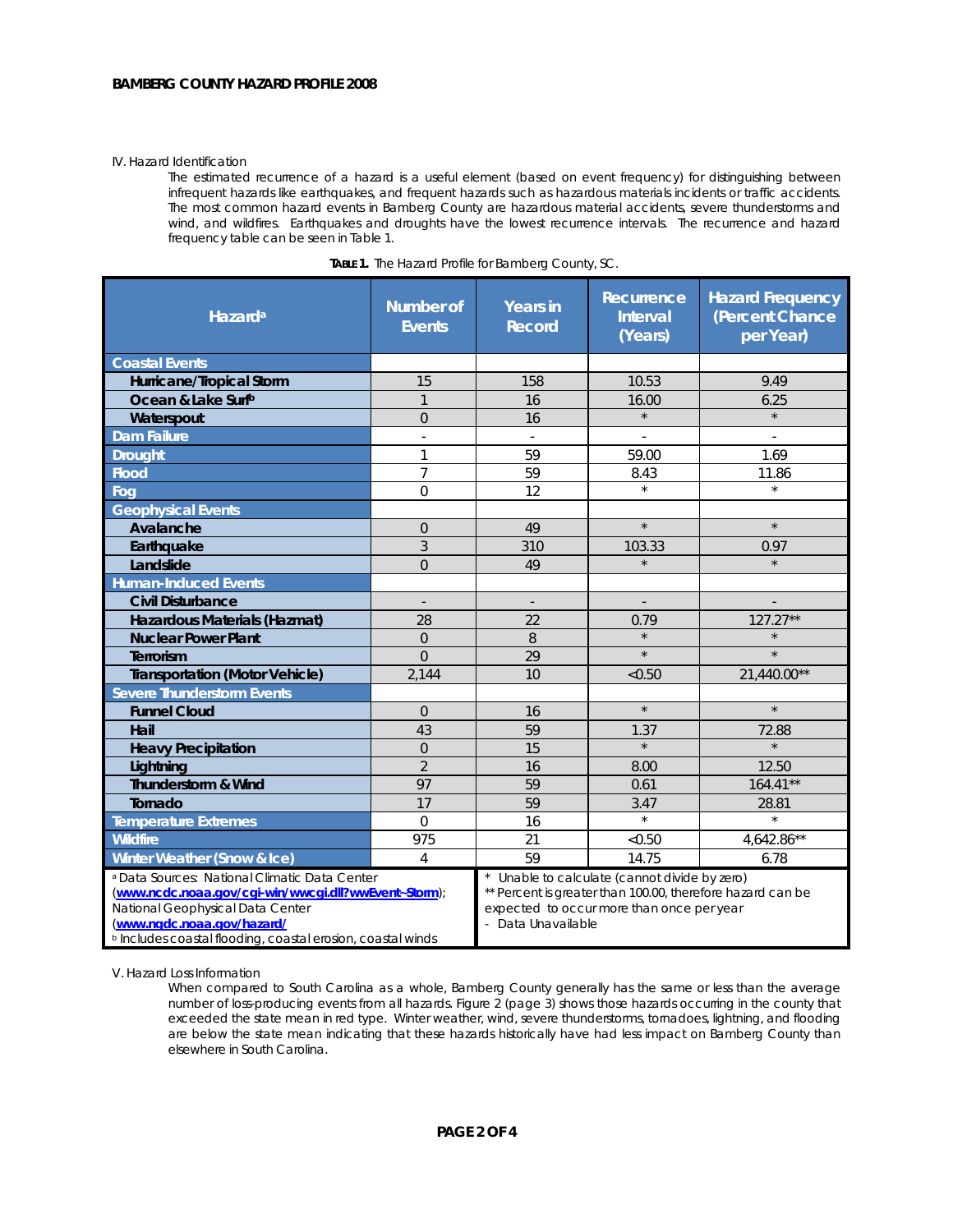

**Example Follow Bamberg Example State Mean** 

FIGURE 2. The historic loss causing hazard frequency between 1960 and 2008 for Bamberg County compared to South Carolina as reported in SHELDUS. Percentage numbers indicated in red are when the county total exceeds the state mean. Also, a hazard that is identified in the National Climatic Data Center Storm Data reports as a multiple event hazard (flooding, winter weather, coastal storm), and given a statewide or regional location, the impact of the event is equally distributed amongst the counties involved.

Another way of determining how vulnerable a county is to particular hazards is by examining the amount of damage caused by past events. In Figure 3 (page 4), the cumulative amount of damage from 1960 to 2008 based on twelve hazard types from the Hazards and Vulnerability Research Institute's SHELDUS database available at (http://www.sheldus.org). The historic losses in Bamberg County were around \$46 million and largely due to winter weather, drought, and heat. While significant for the county, these losses represent less than one percent of the state's total during the same time period.